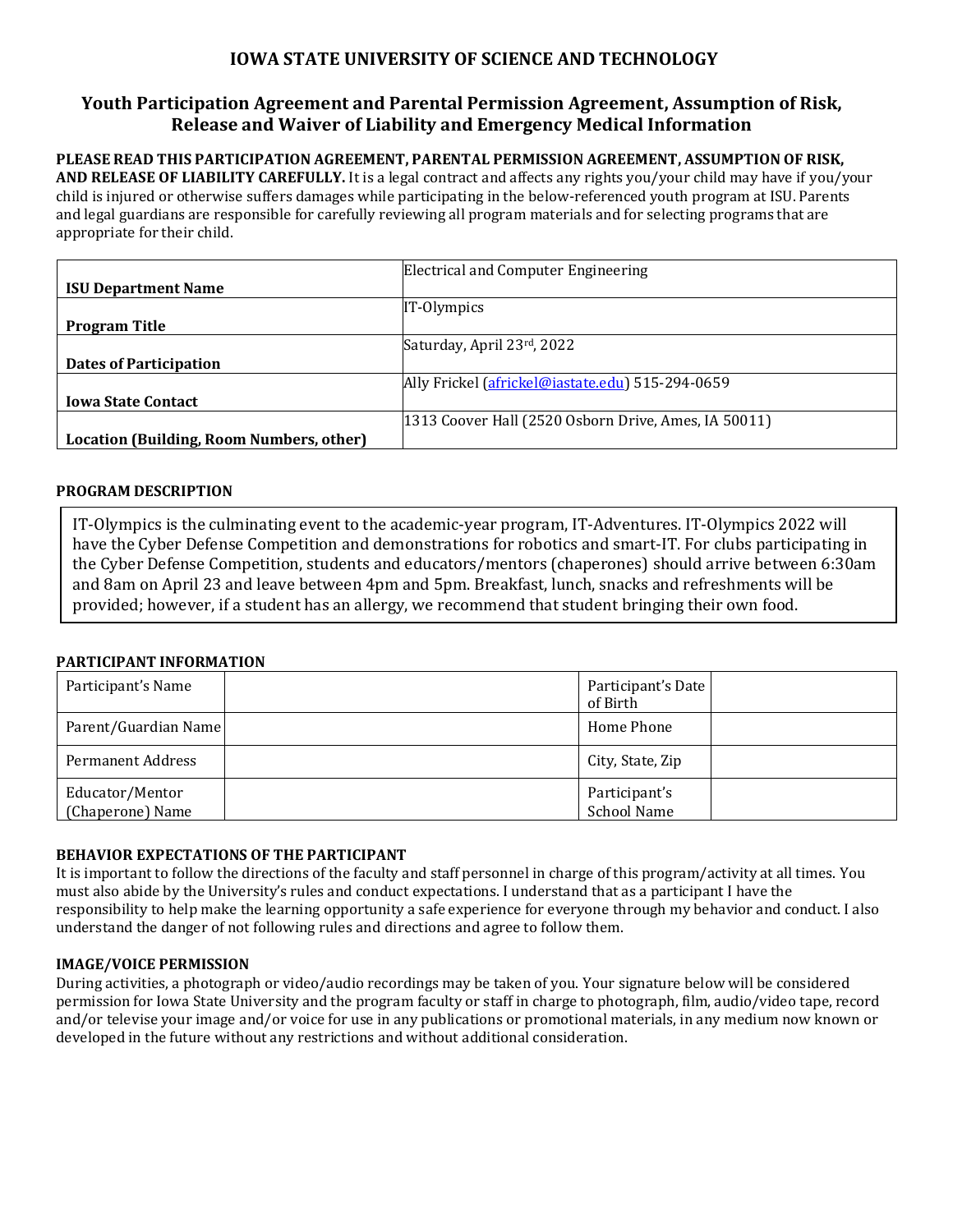#### **MEDICAL EMERGENCY CONTACT INFORMATION**

| Backup Contact (Relative or Friend |
|------------------------------------|
|                                    |
| Relation to Participant            |
| Daytime Phone () - -               |
| Evening Phone $($                  |
|                                    |

# Relative or Friend):  $\begin{pmatrix} 1 & 1 & 1 \\ 0 & 1 & 1 \end{pmatrix}$

#### **HEALTH INFORMATION**

Please list any health condition, allergies or prescribed or over-the counter medication that you believe the Participant Supervisor should be aware of:

#### **MEDICAL EMERGENCY PERMISSION AND WAIVER**

I understand that Participant must be healthy and reasonably fit in order to safely participate in this ISU youth program. I will inform the supervisor/program leader(s) of any medication, ailment, condition, or injury that may affect Participant's ability to participate safely. I understand and accept that the supervisor/program leader(s) is not responsible for monitoring or administering any medication or ailment or condition. The health history stated above is correct and complete to my knowledge.

If an injury or other medical condition occurs or arises, I hereby give permission to the ISU program faculty and staff in charge to provide routine first aid and seek emergency treatment including X‐rays or routine tests. I agree to the release of any record necessary for treatment, referral, billing or insurance purposes. In the event of an emergency where the Emergency Contact(s) listed above cannot be reached and/or timing does not allow, I give permission to the physician/hospital selected by the Department's faculty and staff in charge to secure and administer treatment, including hospitalization. I understand that ISU does **not** provide health insurance for Participants in this event/activity. Accordingly, I further agree to accept full responsibility for any and all expenses, including medical expenses that may derive from any injuries to Participant that may occur during their participation in the program. I hold harmless and agree to indemnify ISU for any claims, causes of action, damages and/or liabilities, arising out of or resulting from said medical treatment.

#### **ASSUMPTION OF RISK AND RELEASE OF LIABILITY (***Please read carefully***)**

Participant and Participant's parent/legal guardian understand that Participant's participation in the Program is entirely voluntary and that as a condition of Participant's participation, Participant and parent/guardian of Participant agree to comply with all Program requirements and provisions of this Participation Agreement. The undersigned parent/guardian of Participant, hereby grant permission for my child / Participant to participate in the above-described youth Program at Iowa State University. By signing below, Participant and Participant's parent/legal guardian, agree and attest that this Participation Agreement, Parental Permission Agreement, Assumption of Risk, Release of Liability and Emergency Medical Information has been read carefully and understood by the Participant and the parent / legal guardian of each person under 18 years of age who will participate.

Participant and Participant's parent/legal guardian understand and accept that as part of Participant's participation in the Program that there are dangers, hazards and inherent risks, both known and unknown, to which Participant may be exposed, including the risk of serious physical injury, temporary or permanent disability, and death, as well as economic and property loss. Because there is an inherent risk of exposure to COVID-19 in any public place where people are present, infection and illness from COVID-19 is a known risk of participation. Participant and Participant's parent/legal guardian on behalf of Participant, have determined that it is reasonable to accept all risk of injury, loss of life or damage to property arising out of training, preparing, participating, and traveling to or from the Program, and do voluntarily accept and assume those risks. Participant and Participant's parent/legal guardian understand and accept that ISU cannot guarantee that Participant will remain free of injury. I nonetheless wish for my child to participate in the above‐ named Program at Iowa State University and ASSUME the RISK of participating.

Further, Participant and Participant's parent/legal guardian, agree to RELEASE from LIABILITY, INDEMNIFY and HOLD HARMLESS the State of Iowa, the Board of Regents ‐ State of Iowa, Iowa State University, and their respective affiliates, officers, employees and agents (herein after referred to as RELEASEES) from any and all claims, liabilities, and/ or causes of action arising out of or relating to Participant's participation in the above‐named Program, provided that such claim is not due to the gross and sole negligence of the RELEASEES.